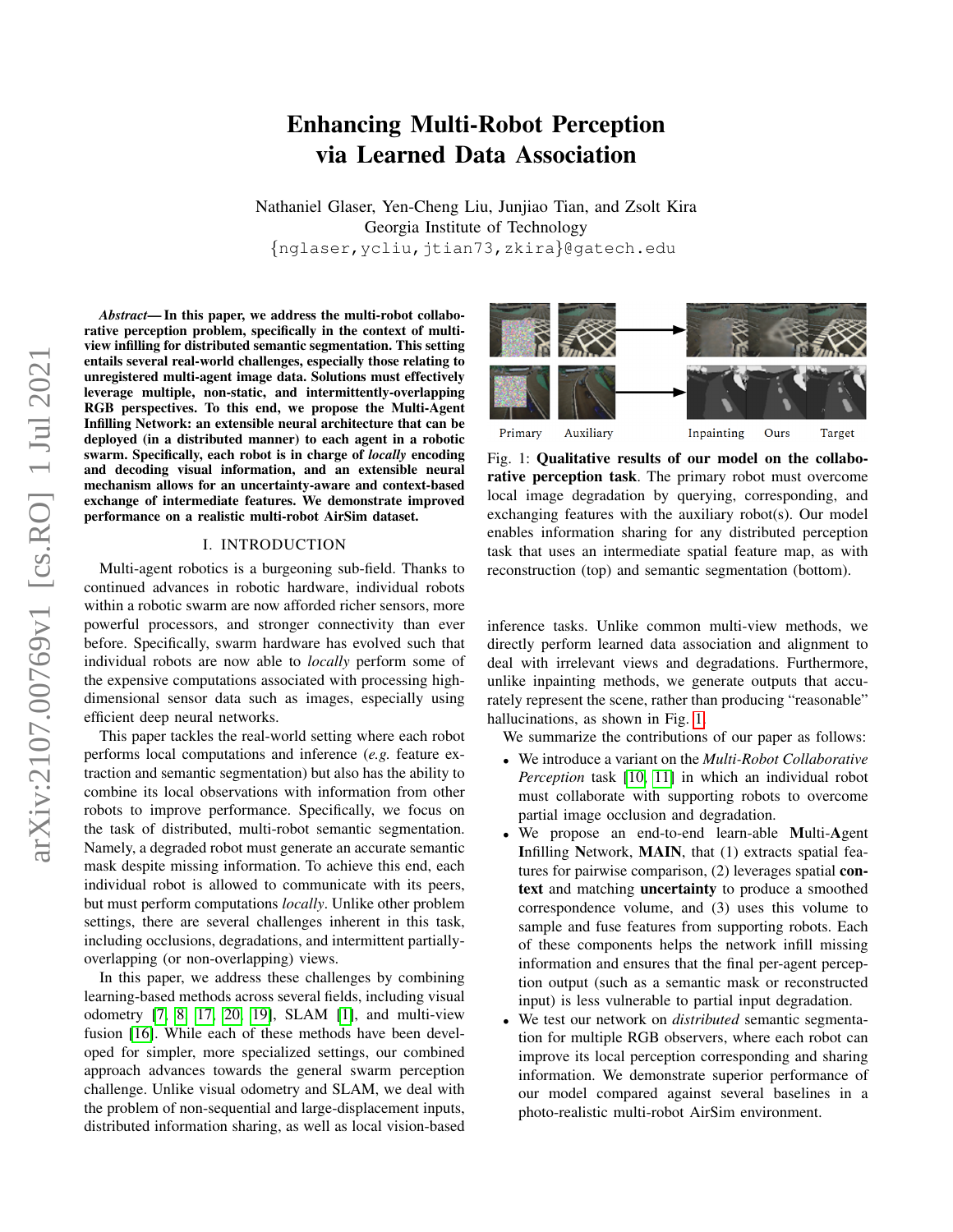### II. RELATED WORK

Our work draws inspiration from several domains, including image correspondence, optical flow, visual odometry, simultaneous localization and mapping, and multiview learning. We specifically highlight the deep learning approaches within each domain.

Image Correspondence focuses on identifying which features (or pixels) in one frame represent the same reprojected feature in another frame. For our swarm setting, this general procedure is essential for identifying which features to exchange between robots. Modern work in this domain uses deep convolutional networks to generate features that are suitable for matching with procedures that use learned interest points [\[6,](#page-4-9) [5\]](#page-4-10), patches [\[13\]](#page-4-11), and cost volumes [\[12\]](#page-4-12).

Optical Flow and Visual Odometry enforce additional constraints on the image correspondence setting. Most notably, they often assume that images are captured sequentially and with small relative displacement. These assumptions are typically baked into the architectures of optical flow models [\[7,](#page-4-0) [20,](#page-4-3) [17\]](#page-4-2) and visual odometry models [\[4,](#page-4-13) [18\]](#page-4-14). More recent work [\[8\]](#page-4-1) has addressed larger displacement settings, though at the expense of added architectural and computational complexity.

SLAM incorporates streams of odometry and sensor information to generate a map and localize within it. This map can be extended with additional measurements, trajectories, and robots. Most notably for this work, EMPNet [\[1\]](#page-4-5) corresponds learned image features between current and past observations and then subsequently performs alignment between these embeddings to maintain a geometrically consistent "map".

Multi-View Learning uses numerous perspectives to build a shared representation that is subsequently decoded towards some task. For instance, the MVCNN architecture [\[16\]](#page-4-6) performs view-pooling on the high-dimensional learned features from several views to perform 3D object classification.

Similar to prior work, our work uses a cost volume as the mechanism for corresponding learned features. Additionally, we extend the cost volume decoder of DCG [\[12\]](#page-4-12) to handle partial occlusions and image degradations. By explicitly training the decoder to use spatial *context* and matching *uncertainty* to infill a warping mask (and not simply infill the raw input image), we demonstrate resilience to significant viewpoint shifts and degradations. We further show that the infilled warping mask can be used to sample features from a supporting agent. Finally, we extend our work to satisfy the *distributed* multi-robot setting, where each robot performs local computations and engages in optional and opportunistic information exchange between other robots.

# III. METHOD

# *A. Multi-Agent Infilling Network*

The multi-robot collaborative perception task entails several real-world challenges, many of which stem from handling unregistered swarm image data. Namely, we must deal with multiple, non-static, and intermittently-overlapping RGB perspectives. For the specific task of distributed semantic segmentation, we must enhance the segmentation output

of a primary robot (with a degraded input) by collaborating with several other robots (with non-degraded inputs). In order to properly handle this scenario, we must design an architecture that can efficiently summarize, correspond, and exchange information in a distributed manner.

As such, we propose a neural architecture that extends a generic convolutional encoder-decoder structure. Specifically, we insert a learned network module a few layers deep into a backbone convolutional network (at the spatial feature level). This inserted module uses the intermediate spatial feature maps from each robot to perform data association, smoothing, and feature exchange. After features have been associated and exchanged, the remaining convolutional layers decode this information into the target output (*i.e.* reconstruction or segmentation). Our procedure is summarized in Figure [2](#page-2-0) and further detailed in the following sections.

SegNet Backbone We use the SegNet architecture [\[2\]](#page-4-15) as the backbone for our multi-robot infilling network. We simply insert our correspondence module into a single layer of this backbone. Specifically, the SegNet layers that precede our module serve as a spatial feature encoder, and the layers that follow it serve as the task-specific decoder. This design allows for each robot to compute its own encoding and decoding in a distributed manner. We use a VGG16 [\[15\]](#page-4-16) encoder pretrained on ImageNet [\[9\]](#page-4-17).

Data Association The SegNet encoder ingests a raw RGB image of size  $H \times W \times C$  and produces a spatial feature map f of downsampled size  $H_s \times W_s \times K$ . Using the intermediate spatial features from two robots (denoted with the subscripts  $A$  and  $B$ ), we compute a dense pairwise distance volume:

$$
\mathcal{D}_{AB}[x, y, x', y'] = d(f_A[x, y], f_B[x', y')), \qquad (1)
$$

where d defines a distance metric  $(L_2)$  between two feature vectors of dimension  $K$ . After computing each entry, we then rearrange this 4D similarity volume into a 3D tensor of size  $H_A \times W_A \times (H_B \times W_B)$ , which describes how each spatial feature from Robot A matches to all spatial features from Robot B. Additionally, we compute a "no-match" score:

$$
\mathcal{D}_{A\varnothing}[x,y] = d(f_A[x,y], \vec{0}).\tag{2}
$$

The added score gives the network a mechanism for identifying when the features in question are not distinctive enough for pairwise matching, as used in prior work [\[1\]](#page-4-5). We append this "no-match" tensor  $(H_A \times W_A)$  to the back of the 3D similarity tensor, which gives a final volume of  $H_A \times W_A \times (H_B \times W_B + 1)$ . Finally, we compute the softmax distribution across the channel dimension of the *negated* 3D volume, yielding a normalized distribution of matching scores between patches and of the no-match case. In essence, the SegNet encoder provides a high-dimensional representation of spatial regions (patches) within the original image, and the similarity volume computes the visual similarity between each of these regions.

Uncertainty-Aware and Context-Based Smoothing Since we compute pairwise matching scores between *single* spatial feature cells, the resulting similarity volume is quite noisy. We therefore pass the raw similarity volume through a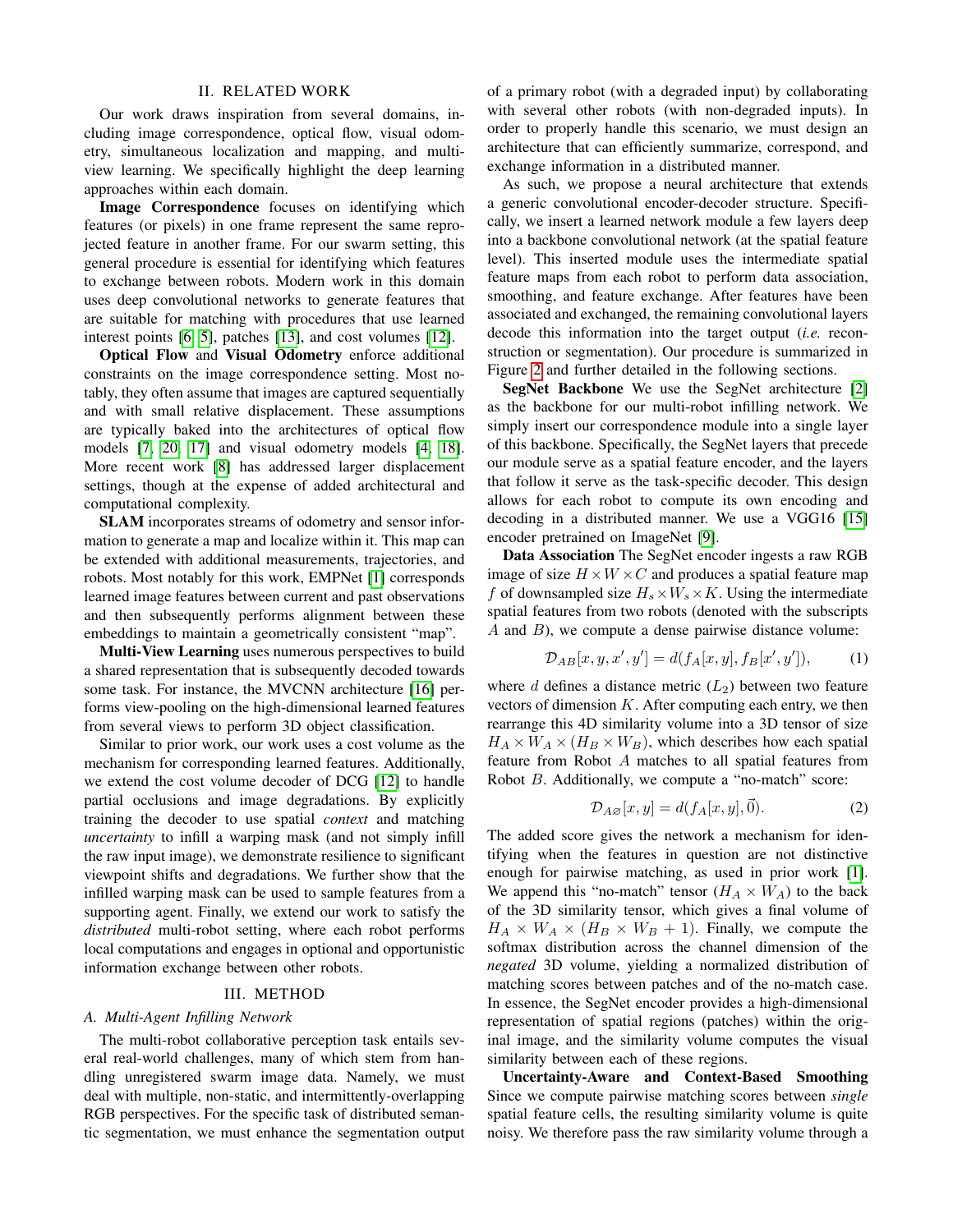<span id="page-2-0"></span>

Fig. 2: Overall architecture for Multi-Agent Infilling Network. We pass each robot's images through the first few layers of a SegNet architecture. We then perform a dense pairwise comparison between the resulting spatial feature maps (from each agent) to generate a raw similarity volume, and we use an auto-encoder network to smooth and infill it. With this decoded similarity volume, we sample (or warp) features from the auxiliary network to supplement the task decoding of the primary network. Note that our method extends to any number of distributed agents.

convolutional encoder-decoder architecture, which has access to both matching uncertainty (from the probability distribution in the channel dimension) and spatial context (from the preserved spatial arrangement). It outputs a smoothed correspondence volume that can be used for more reliable indexing and weighting of the contributing feature maps.

Cross Feature Sampling and Fusion Given a smoothed correspondence volume of size  $H_A \times W_A \times (L_B \times W_B + 1)$ , we take the ArgMax of this volume across the channel dimension to generate a 2D mapping of each spatial cell in robot  $A$  to the best matched cell in robot  $B$ . We use this correspondence map to sample the spatial features from robot B. After sampling, we now have two (aligned) spatial feature grids–the original spatial features from A and the aligned features from B. Based on which per-feature similarity score is higher (*i.e.* the "no-match" score or the best match score between  $A$  and  $B$ ), we use hard selection to forward that feature to the remainder of the SegNet network, which decodes the spatial features into the target output format.

Multi-Robot Extension For brevity, we described our data association and feature sharing procedure for only *two* robots. However, our procedure generalizes to the *multi*-robot case. In this case, each robot performs local encoding and decoding, but each also transmits its intermediate features to any number of neighbors. In turn, each neighbor computes the matching scores and alignment of all incoming feature maps, and each subsequently chooses the best feature for final decoding. The general framework is extensible–each robot can handle any number of incoming feature maps, potentially improving performance.

#### IV. EXPERIMENTS

Dataset. For our dataset, we use the photo-realistic, multirobot AirSim [\[14\]](#page-4-18) simulator to collect synchronized RGB, depth, semantic segmentation, and pose information from a realistic city environment with dynamic objects. Within this environment, we control a non-rigid swarm of 6 drones to various road intersections. En route to these intersections, the drones rotate at different rates, ensuring that their views are dynamically and non-trivially overlapping. Once the swarm arrives at an intersection, each drone randomly explores the region, further ensuring interesting frame overlaps. With the collected information (and the intrinsic camera parameters), we then generate the ground truth pixel correspondences for (A) consecutive frames of each robot and (B) all image pairs between any two robots. This dense pairwise data is useful during training and for evaluation, but it is unnecessary during actual deployment. All images are  $128 \times 128$  pixels.

We create two splits from this general AirSim dataset. The Sequence split includes temporally-consecutive pairs of images collected *in sequence* from each robot, whereas the Cross split includes temporally-aligned pairs of images collected *across* pairs of robots. The Sequence split is a simpler test case with less drastic viewpoint shifts, akin to a visual odometry dataset. The Cross split is the more difficult *multi-robot* case  $(N = 6)$  where viewpoints are drastically different (and oftentimes, non-overlapping). For both splits, we simulate occlusion by overlaying a rectangular area of uniformly-distributed noise on the primary image observation. This specific degradation highlights the challenging case where important scene information is obstructed by a foreground obstruction, such as rain or dirt on a camera lens.

Training. For our experiments, we train the MAIN network with two ground truth signals: (1) the perception task signal and (2) the pixel correspondences between all pairs of robots. We use a cross entropy loss for both the semantic segmentation and correspondence signals. Additionally,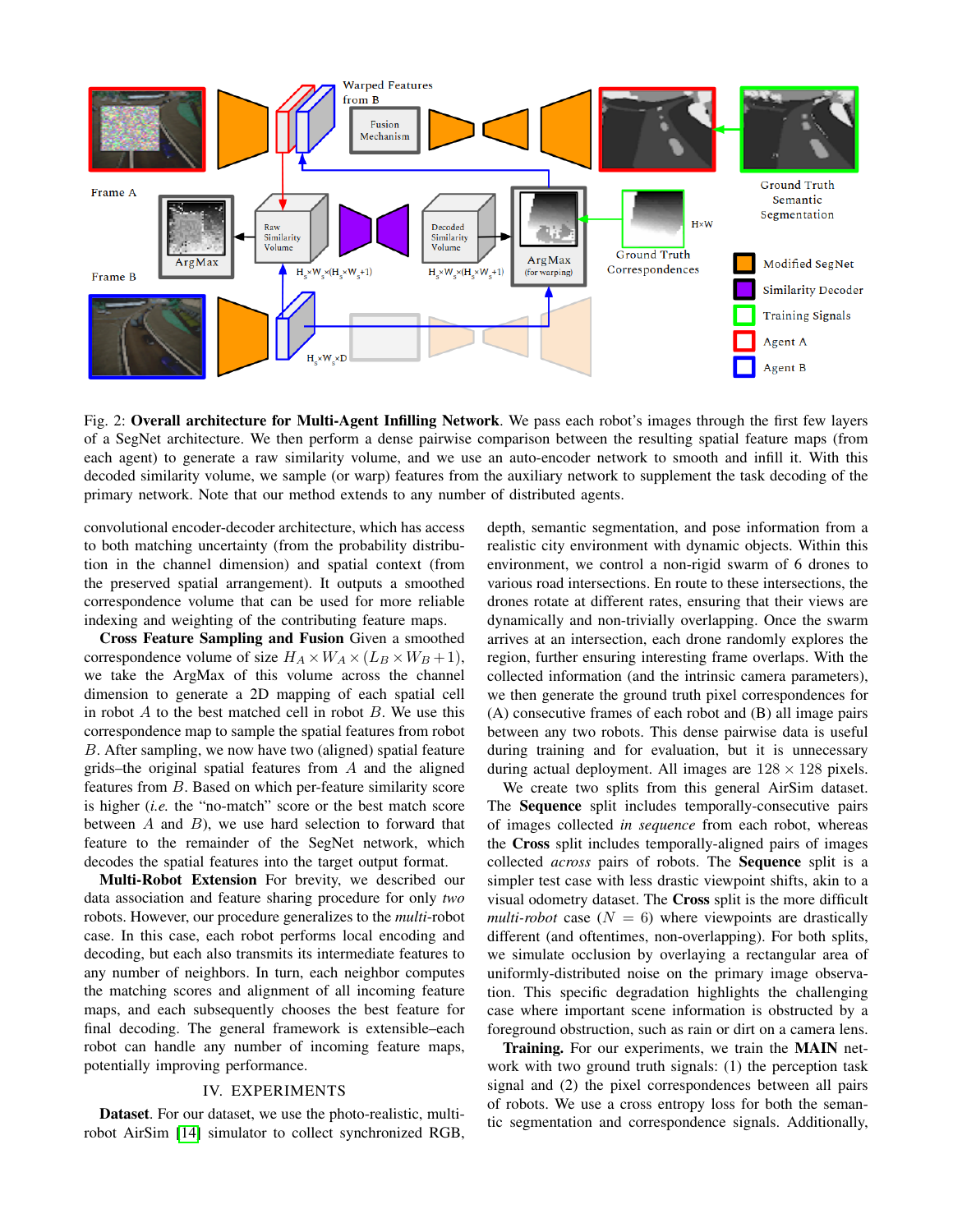<span id="page-3-0"></span>

|                                                                | <i>Sequence Split</i>            |                                  |                                  |                              |                              |                                  | <i>Cross</i> Split                                        |                                                                                  |                                                      |                                                      |                                                                                  |                                                                                  |
|----------------------------------------------------------------|----------------------------------|----------------------------------|----------------------------------|------------------------------|------------------------------|----------------------------------|-----------------------------------------------------------|----------------------------------------------------------------------------------|------------------------------------------------------|------------------------------------------------------|----------------------------------------------------------------------------------|----------------------------------------------------------------------------------|
|                                                                | Mean<br>Accuracy                 | Mean<br>IoU                      | Building                         | Class IoU<br><b>Bus</b>      | Car                          | Road                             | Mean<br>Accuracy                                          | Mean<br>$_{\rm IoU}$                                                             | <b>Building</b>                                      | Class IoU<br><b>Bus</b>                              | Car                                                                              | Road                                                                             |
| Inpainting<br><b>InputStack</b><br>FeatureStack<br>ViewPooling | 37.08<br>35.75<br>37.55<br>36.09 | 31.17<br>29.20<br>32.95<br>30.48 | 74.34<br>61.40<br>77.59<br>74.58 | 0.00<br>1.34<br>2.64<br>0.00 | 5.52<br>2.20<br>6.17<br>9.32 | 83.90<br>77.44<br>79.61<br>73.44 | 32.69<br>41.44<br>32.85<br>22.57                          | 25.91<br>33.68<br>23.62<br>13.35                                                 | 66.46<br>66.59<br>47.03<br>33.88                     | 5.15<br>5.80<br>8.80<br>0.00                         | 5.77<br>7.54<br>2.566<br>0.00                                                    | 77.95<br>84.02<br>64.04<br>42.41                                                 |
| <b>NoSimLoss</b><br>NoSmoothing<br>OneHot                      | 30.25<br>34.60<br>48.40          | 22.69<br>28.70<br>45.04          | 59.38<br>65.25<br>81.80          | 0.00<br>0.00<br>23.10        | 0.00<br>4.49<br>33.51        | 68.59<br>78.91<br>87.75          | $\overline{\phantom{0}}$<br>$\overline{\phantom{0}}$<br>٠ | $\overline{\phantom{0}}$<br>$\overline{\phantom{0}}$<br>$\overline{\phantom{0}}$ | $\overline{\phantom{0}}$<br>$\overline{\phantom{0}}$ | $\overline{\phantom{0}}$<br>$\overline{\phantom{0}}$ | $\overline{\phantom{0}}$<br>$\overline{\phantom{0}}$<br>$\overline{\phantom{0}}$ | $\overline{\phantom{0}}$<br>$\overline{\phantom{0}}$<br>$\overline{\phantom{a}}$ |
| <b>MAIN</b>                                                    | 52.83                            | 46.34                            | 83.10                            | 30.55                        | 32.08                        | 88.86                            | 51.34                                                     | 42.77                                                                            | 75.27                                                | 22.76                                                | 17.07                                                                            | 83.88                                                                            |

TABLE I: Segmentation Results within Occluded Region on Single-Robot *Sequence* and Multi-Robot *Cross* Datasets.

though the network is trained in a dense, centralized manner, it can be deployed in a distributed manner. We emphasize that, during inference, the only inputs to the network are a single RGB image per robot. Additionally, we train and test several ablated MAIN variants and SegNet-based baselines.

Baselines. We use several methods as baselines:

*Inpainting* performs semantic inpainting based on the primary (degraded) frame only. A standard SegNet architecture is trained to generate a non-degraded semantic segmentation mask from a single degraded input image, as inspired by [\[3\]](#page-4-19).

*InputStack* concatenates the raw RGB images from the primary and auxiliary views together as input, prior to a standard SegNet architecture. This procedure resembles that of Deep Homography and Visual Odometry methods [\[4,](#page-4-13) [18\]](#page-4-14).

*FeatureStack* concatenates the feature encodings from the primary and auxiliary frames, after the first two SegNet convolutional downsampling blocks.

*ViewPooling* performs view pooling on the (unwarped) feature encodings from the primary and auxiliary frames, similar to that of MVCNN [\[16\]](#page-4-6).

Ablated Variants. We ablate our method in several ways: *NoSimLoss* is identical to the MAIN architecture described above, but it does not have a direct training loss for the similarity volume. We include this model to show the necessity for ground truth correspondences, which may be obtained through accurate pose and depth information.

*NoSmoothing* bypasses the smoothing network and directly uses the ArgMax of the raw matching scores to sample the auxiliary feature map. We include this model to highlight the necessity of the context-aware smoothing network.

*OneHot* removes valuable information from the raw similarity volume by converting it into a one-hot volume of best matches (prior to the smoothing network). Since we hypothesize that the smoothing network uses the full perpixel distributions to perform uncertainty-aware smoothing, we include this ablated variant to show what happens when that distribution information is suppressed.

Results. We summarize our findings on the Sequences and Cross datasets in Table [I.](#page-3-0) In both datasets, we observe that the MAIN architecture significantly outperforms all other models, especially with respect to segmentation accuracy on several noteworthy dynamic object classes (*e.g.* bus, car, and truck). In contrast, the other network variants are unable to

capture these dynamic objects and have a reduced (but not entirely suppressed) ability to classify static objects.

Specifically, the Inpainting model produces surprisingly accurate segmentation masks, despite not having access to the auxiliary view. Its non-zero score likely results from the strong static scene prior provided by the dataset environment; a standard SegNet network can use this strong prior to infill static portions of the scene. On the other hand, the Input-Stack, FeatureStack, and ViewPooling models have access to the auxiliary view, but in fact, they suffer from a decrease in performance despite this extra information. Since these models do not know the (ever-changing) alignment between the primary and auxiliary views, the auxiliary information corrupts the segmentation results.

Regarding the ablated variants of the MAIN architecture, we observe that the NoSimLoss and NoSmoothing models yield poor segmentation results. These poor results motivate several of our architectural decision, such as including a direct correspondence loss and an intermediate smoothing network. Additionally, the OneHot model shows that consolidating the per-cell matching distributions into a one-hot tensor of best matches causes a slight drop in performance.

# V. CONCLUSION AND FUTURE WORK

We propose a variant on the multi-robot collaborative perception task where robots must work together to overcome a localized image degradation. We address this task via a neural network architecture that uses *context-based* and *uncertainty-aware* data association to exchange features within a standard segmentation network. We show that our model is able to (1) learn embeddings that are suitable for cross-robot matching, (2) generate a dense correspondence volume from these embeddings and perform context-based smoothing, and (3) use the smoothed correspondence to exchange features that are decoded to satisfy the final task.

Future work in this domain will involve improving the performance and efficiency of dense feature exchange, in a similar vein as [\[11\]](#page-4-8). Namely, bandwidth is expensive for a fully-connected multi-robot scenario, and exchanging full images or high-resolution spatial feature maps across *all* robots may be prohibitive.

## VI. ACKNOWLEDGEMENT

This work was supported by ONR grant N00014-18-1-2829.